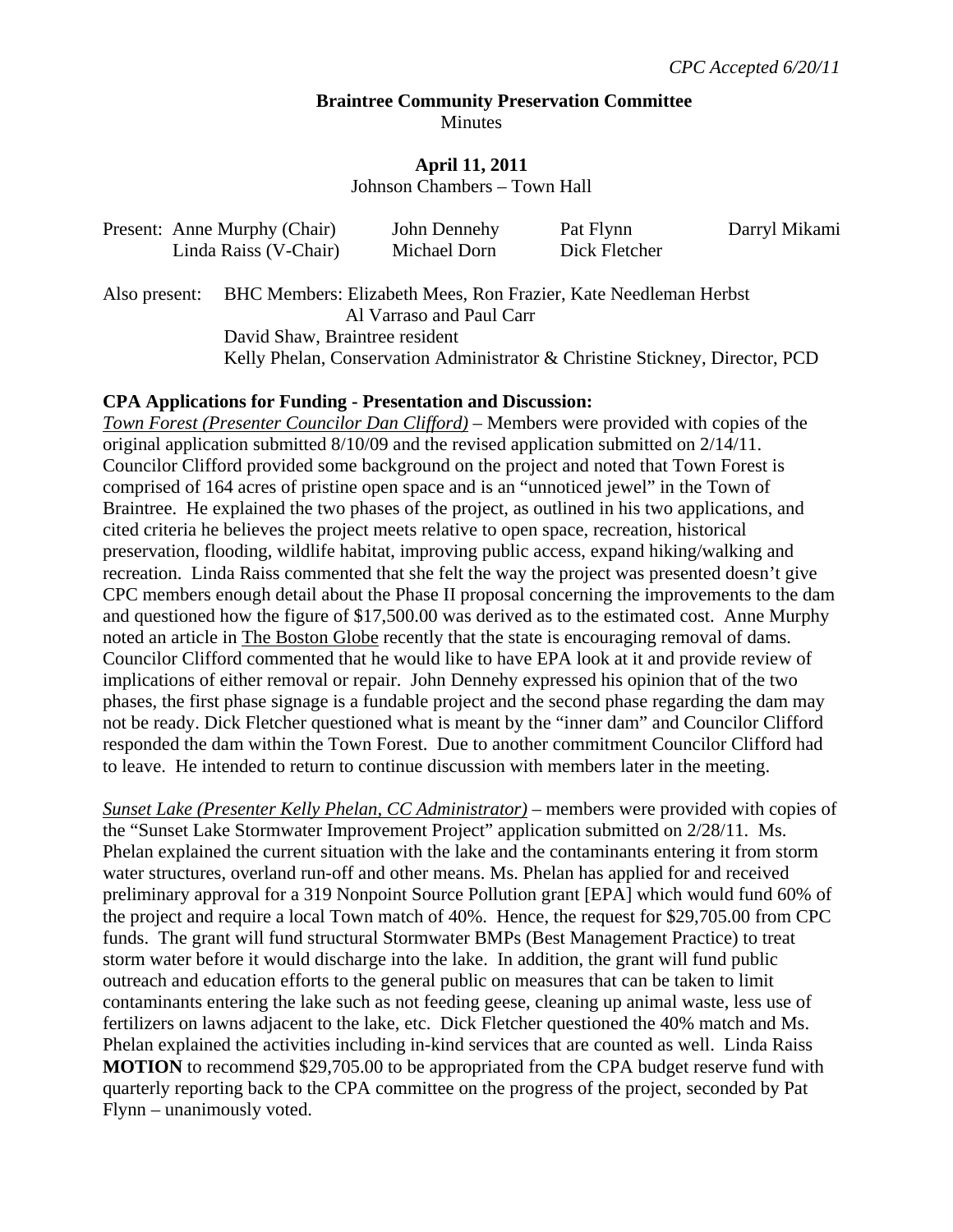# Page 2 – CPC Minutes 4/11/11

*Old Thayer Library (Presenter Elizabeth Mees, Chair of BHC)* – Members were provided with copies of the "Old Thayer Library Exterior Project" application submitted on 2/28/11. Elizabeth Mees provided background on the progress on BHC's preservation efforts for the Old Thayer Library funded with \$35,000 from the Town's CPA funds. She noted that the Town has submitted an application seeking \$100,000 to the Massachusetts Historical Commission (MHC) Preservation Projects Fund (MPPF) program on March 25, 2011. The request before the CPC is to fund the local match of this grant program. The project includes funding for the slate roof, chimneys, gutters & downspouts and some masonry work along the top of the building, Phase I of this extensive building rehabilitation, but Ms. Mees noted is important to preserve the building from further deterioration from the leaking roof and to secure the building envelope. Members discussed the details of the proposed work, what materials may or may not be used on the slate roof and the requirements of the National Register and MHC.

Dick Fletcher questioned what the BHC will do if the grant is not awarded or is awarded for less than the \$100,000. Ms. Mees and Ms. Stickney responded that they would have to return to the historic preservation architect to reassess what the Town could do with a reduced scope and reduced funding.

Linda Raiss asked if anyone remembered there was a past appropriation by Town Meeting for funding to be made available for Town Hall and the Old Thayer Library and requested Staff to inquire with Town Clerk and the Finance Department as to the status of that Town Meeting vote.

John Dennehy expressed his opinion that the work needs to be done and funding of such a project is exactly what the Act deems eligible. John Dennehy **MOTION** to recommend favorably to appropriate \$233,000.00 to match the MPPF grant requirement for Phase I restoration of the Old Thayer Library subject to approval of grant funding, seconded by Mike Dorn Discussion: Dick Fletcher questioned if the Motion should be for only \$100,000.00. Christine Stickney explained that the total project cost is \$233,000.00 that the grant is seeking, there is a 50% match (not to exceed \$100,000.00) however it is also a reimbursable program where the Town post funds for 150% of the total project cost to have cash flow to pay invoices and then the MHC reimburses the Town as invoices are paid. Discussion ensued on various amounts and whether the motion should be based upon the grant.

Dick Fletcher offered an **AMENDMENT** to the **MOTION** that the amount in the original motion be \$100,000.00, seconded by Linda Raiss – Discussion on the amendment – Elizabeth Mees expressed her concern that if the roof isn't done the upper levels of the building will deteriorate quickly. The Chair called for a vote on the **AMENDMENT** to the **MOTION** – **Vote 2:5 (In favor – Raiss & Fletcher & Against – Dorn, Dennehy, Mikami & Murphy)** - the Amendment to the Motion fails.

Dick Fletcher questioned John Dennehy if his original motion included which fund the monies would come from – John noted it didn't. Linda Raiss also questioned if the motion included. quarterly reporting. John noted it didn't. John Dennehy then offered the following **AMENDMENT** to his original **MOTION** to include "the general reserve fund" and "the BHC report quarterly on the project" be inserted, seconded by Mike Dorn – vote: unanimously favorable the amendment passes. The Chair then called for the vote on the **ORIGINAL MOTION AS AMENDED** Vote: unanimously favorable.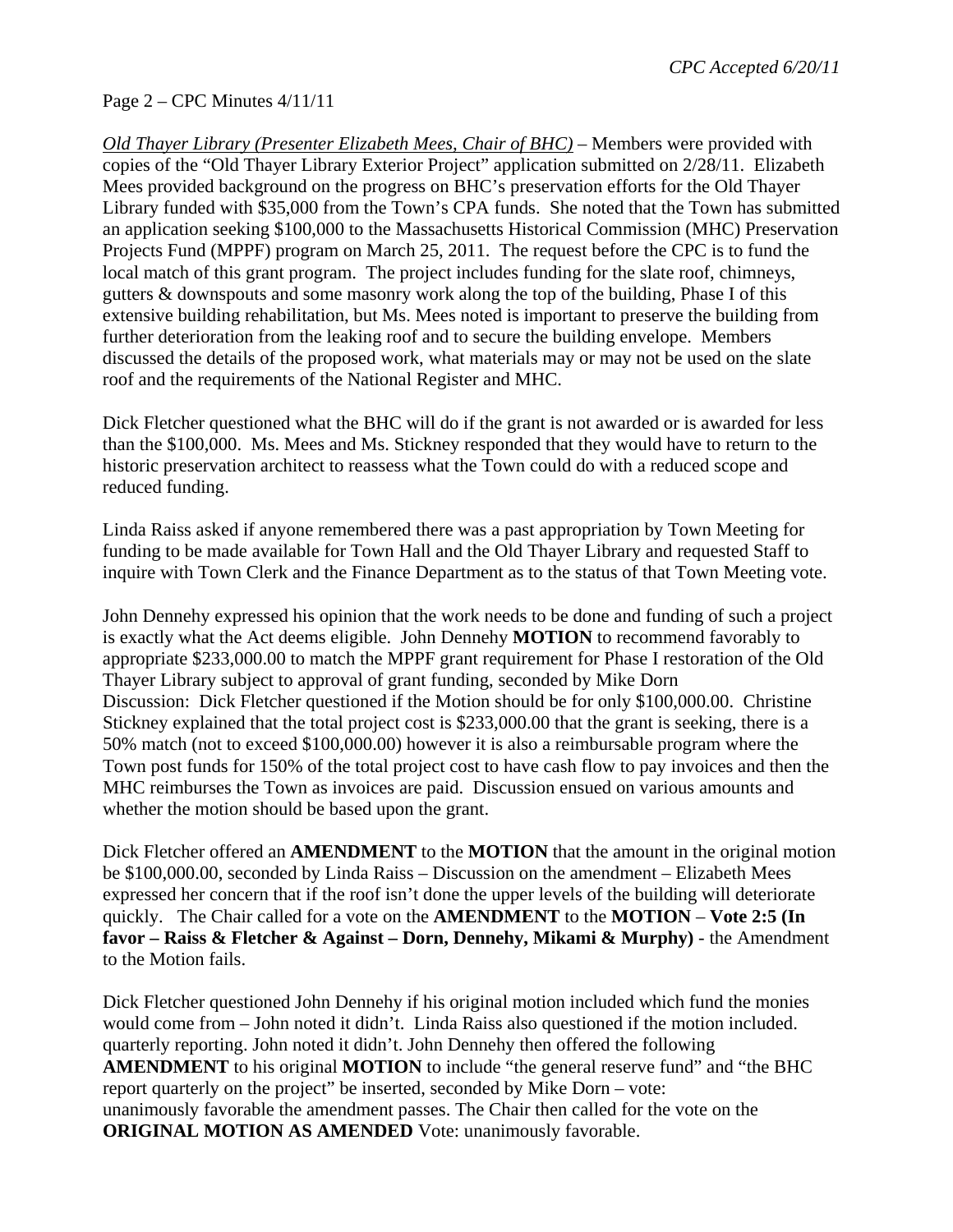## Page 3 – CPC Minutes 4/11/11

*Union School/American Legion Building (Presenter Al Varraso, member of BHC& American Legion)* – Members were provided with copies of the "Union School" application (\$10,000) submitted on 8/31/10 and a letter from Braintree Post #86 detailing the Legion's expenditures to date on the building and an estimate of services from Strekalovsky Architectural Firm as to the cost of an architectural assessment. Al Varraso informed the CPC members that the building is currently experiencing leaks every time it rains and that they had a contractor out to look at it. There is no doubt a new roof and the wood sheathing below will have to be replaced. The situation is becoming critical. Al Varraso reminded the members of a past appropriation that was lost because it had not been utilized within the required fiscal year. Linda Raiss questioned the requested amount \$10,000.00 given the estimate received from Strekalovsky and her concerns with an increase amount needed to do the estimate. Anne Murphy questioned if the CPC should just give funds to do the roof? John Dennehy asked what it would cost to do the roof and Al Varraso said he could look into it. Members discussed Anne's and John's comments and concluded that Al Varraso should obtain an additional estimate of what it would cost to have plans and specifications done in addition to the original architectural estimate so that we can get this underway with regards to the roof. Pat Flynn questioned if there is a lease with Legion and Al said they have always been there. Dick Fletcher recalled something with Veterans and municipal buildings. The CPC asked Al Varraso to return on 5/9/11 with the additional information and they would look at it again.

*Historical Inventory Forms (Presenters E. Mees & Ron Frazier from BHC) –* members were provided with the Historic Inventory application and supporting documentation submitted on  $3/1/10$  along with a historic inventory map  $(8" \times 11")$  showing an area in Braintree Square. Elizabeth Mees explained the role and responsibility of the BHC relative to the inventory of historic structures throughout the community. In 2002, the BHC had a "Historic Resource Book" done that included some areas of the Town but it was essentially an incomplete inventory. The BHC will like to add to that work with an additional area in the Braintree Square Elm Street area (using the map). Linda Raiss questioned if you would be amending the booklet? Ms. Mees said somewhat but it is the actual service of investigating and filling out the Inventory Forms required of MHC. Dick Fletcher questioned the criteria of eligible activities under historic resources and if funding of the forms would lead to "preservation"? John Dennehy noted that this type of documentation is the first step and that in time the Town may be looking to implement a demolition delay bylaw in which these forms would be critical to understanding the history of a structure. David Shaw asked to speak to his experience with inventory forms, demolition delay bylaws and the process of municipal acceptance. Ron Frazier noted in the past Town Meeting annually appropriated funds for this and he recalled funds from the CPC being allocated. Linda Raiss noted that the current CPC members voted to return those funds since they had not been used to date. Dick Fletcher **MOTION** to recommend appropriation of \$10,000.00 from the Historical Reserve fund for the BHC inventory form project, subject to quarterly reporting and it to be administered through the Planning and Community Development department, seconded by Linda Raiss – unanimously voted.

### Continued - *Town Forest (Presenter Councilor Dan Clifford)*

Councilor Clifford returned to the meeting at which time John Dennehy offered a **MOTION** to recommend approving an appropriation of \$3,400 for Phase I of the Town Forest Project to the Town Council, seconded by Michael Dorn